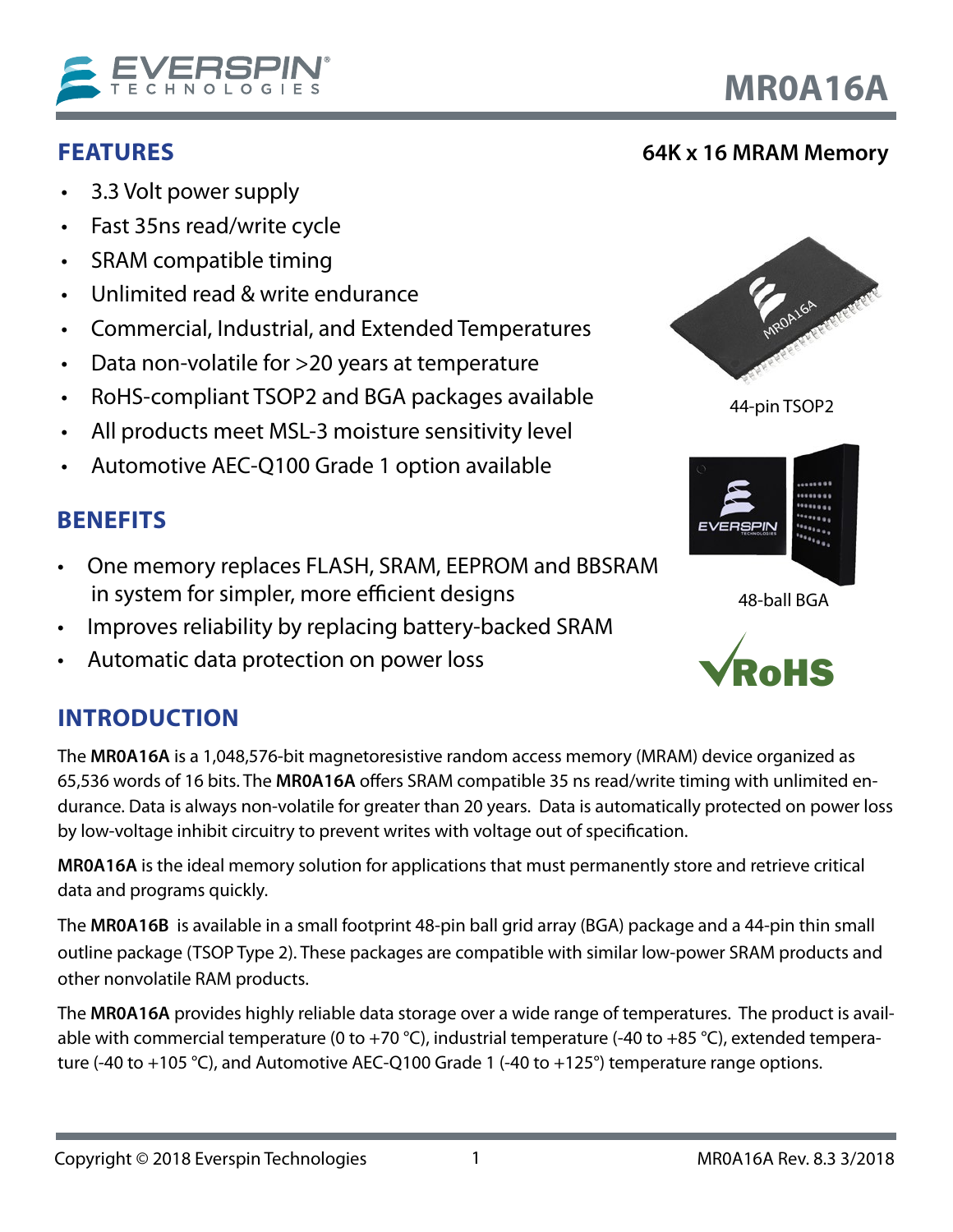

# **TABLE OF CONTENTS**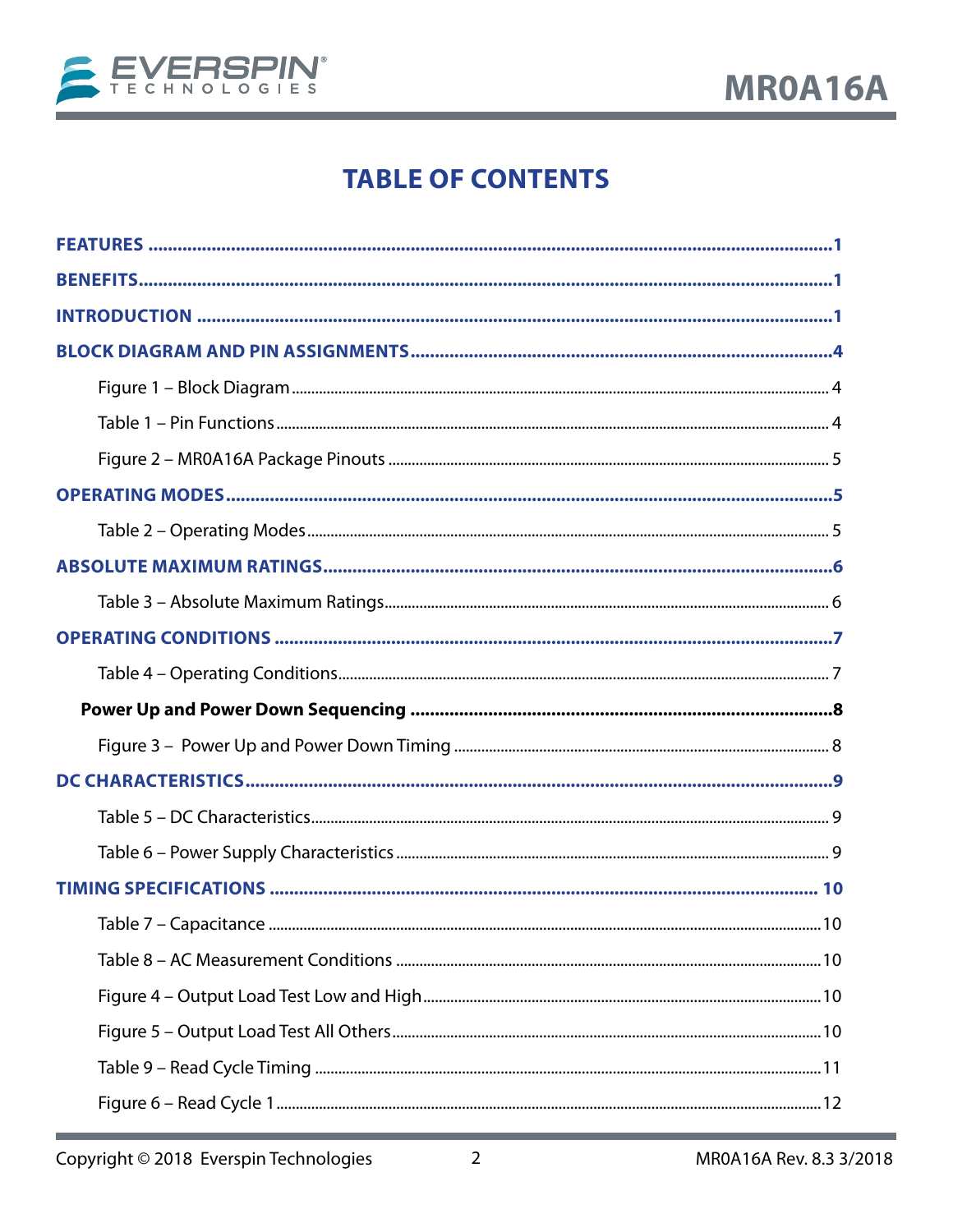

# **TABLE OF CONTENTS - continued**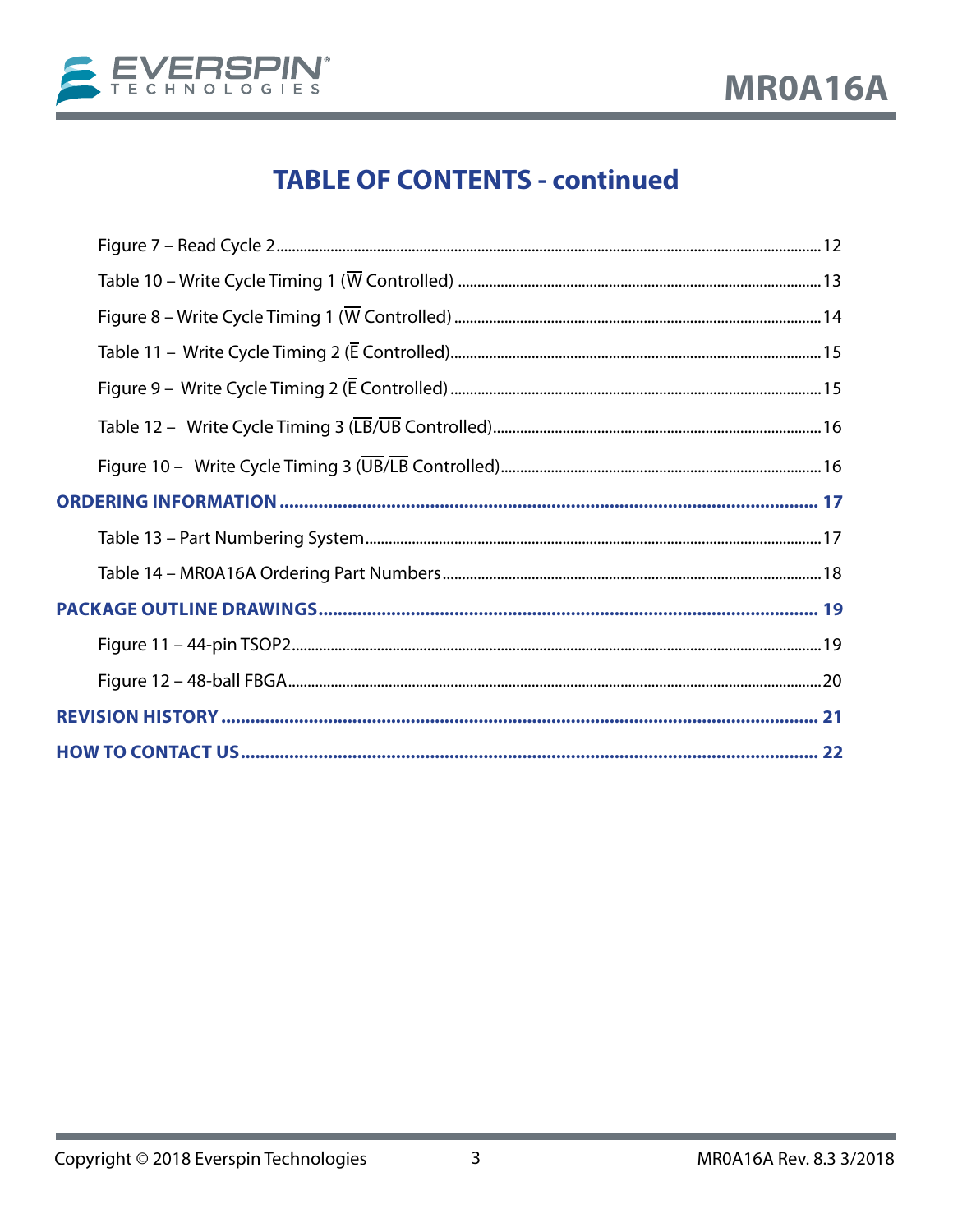<span id="page-3-0"></span>

## **BLOCK DIAGRAM AND PIN ASSIGNMENTS**

**Figure 1 – Block Diagram**



#### **Table 1 – Pin Functions**

| <b>Signal Name</b>       | <b>Function</b>          |
|--------------------------|--------------------------|
| A                        | Address Input            |
| $\overline{\mathsf{E}}$  | Chip Enable              |
| $\overline{W}$           | <b>Write Enable</b>      |
| $\overline{\mathsf{G}}$  | <b>Output Enable</b>     |
| $\overline{\mathsf{UB}}$ | <b>Upper Byte Enable</b> |
| $\overline{\mathsf{LB}}$ | Lower Byte Enable        |
| DQ                       | Data I/O                 |
| $V_{DD}$                 | Power Supply             |
| $V_{SS}$                 | Ground                   |
| DC                       | Do Not Connect           |
| <b>NC</b>                | No Connection            |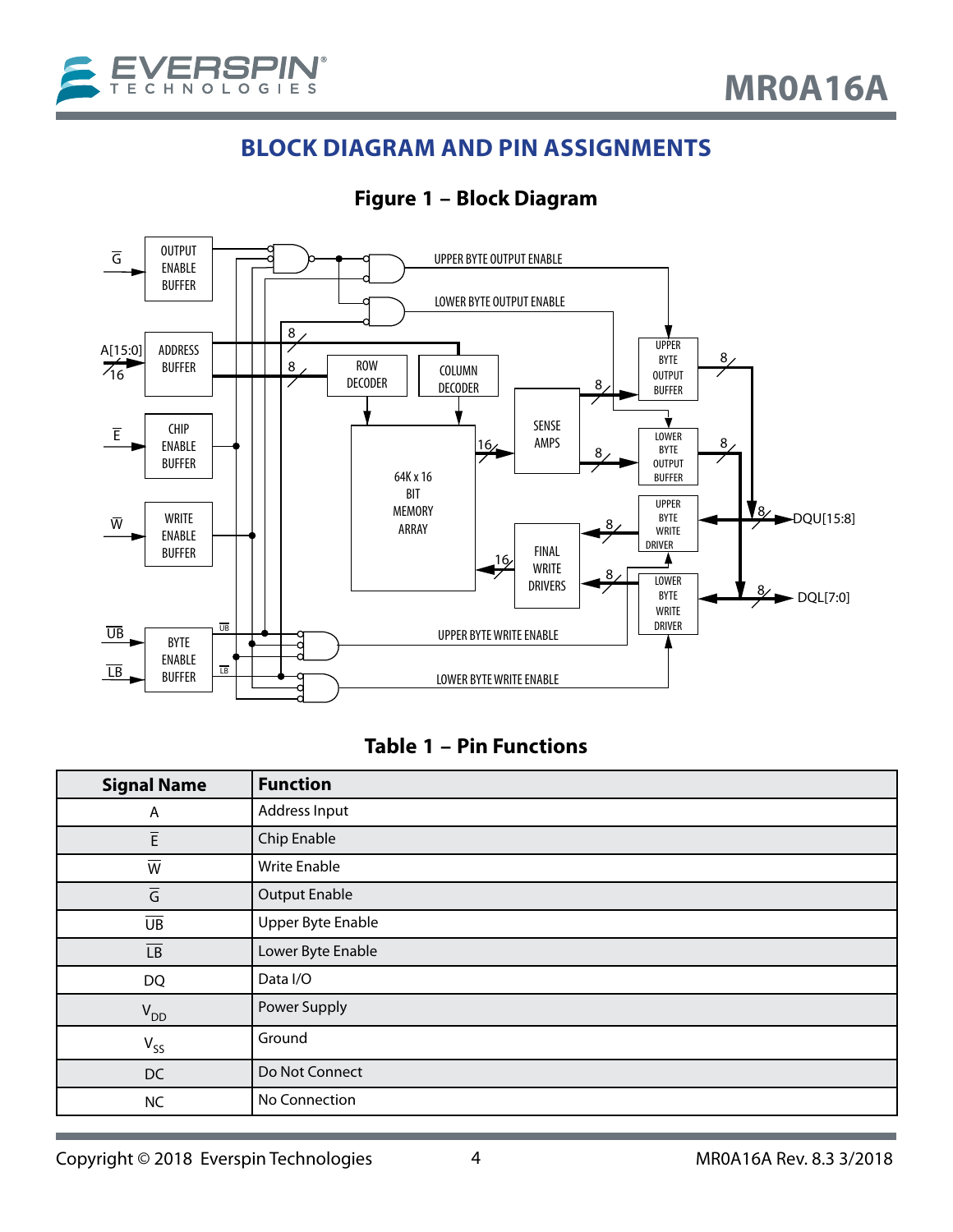<span id="page-4-0"></span>





**44-Pin TSOP Type 2 48-Pin BGA**

## **OPERATING MODES**

### **Table 2 – Operating Modes**

| $\overline{E}$ <sup>1</sup> | $\overline{G}$ <sup>1</sup> | $\overline{W}$ <sup>1</sup> | $\overline{LB}$ <sup>1</sup> | $\overline{UB}$ <sup>1</sup> | Mode                    | $V_{DD}$ Current        | DQL[7:0] <sup>2</sup> | DQU[15:8] <sup>2</sup> |
|-----------------------------|-----------------------------|-----------------------------|------------------------------|------------------------------|-------------------------|-------------------------|-----------------------|------------------------|
| H                           | X                           | X                           | X                            | X                            | Not selected            | $I_{SB1'}I_{SB2}$       | $Hi-Z$                | $Hi-Z$                 |
| L                           | H                           | H                           | X                            | X                            | Output disabled         | <b>I</b> <sub>DDR</sub> | $Hi-Z$                | $Hi-Z$                 |
| L                           | X                           | X                           | Н                            | Н                            | Output disabled         | <b>PDDR</b>             | Hi-Z                  | $Hi-Z$                 |
| L                           |                             | H                           | L                            | H                            | Lower Byte Read         | <b>PDDR</b>             | $D_{\text{Out}}$      | $Hi-Z$                 |
| L                           | L                           | H                           | Н                            | L                            | Upper Byte Read         | <b>I</b> <sub>DDR</sub> | Hi-Z                  | $D_{\text{Out}}$       |
| L                           | L                           | H                           | L                            | L                            | <b>Word Read</b>        | <b>PDDR</b>             | $D_{\text{Out}}$      | $D_{\text{Out}}$       |
| L                           | X                           | L                           | L                            | Н                            | Lower Byte Write        | <b>DDW</b>              | $D_{\text{in}}$       | Hi-Z                   |
| L                           | X                           | L                           | H                            | L                            | <b>Upper Byte Write</b> | <b>DDW</b>              | $Hi-Z$                | $D_{in}$               |
| L.<br>$\mathbf{A}$          | X                           | L                           | L                            | L                            | <b>Word Write</b>       | <b>DDW</b>              | $D_{\text{in}}$       | $D_{in}$               |

Notes:

1.  $H = high, L = low, X = don't care$ 

2.  $Hi-Z = high$  impedance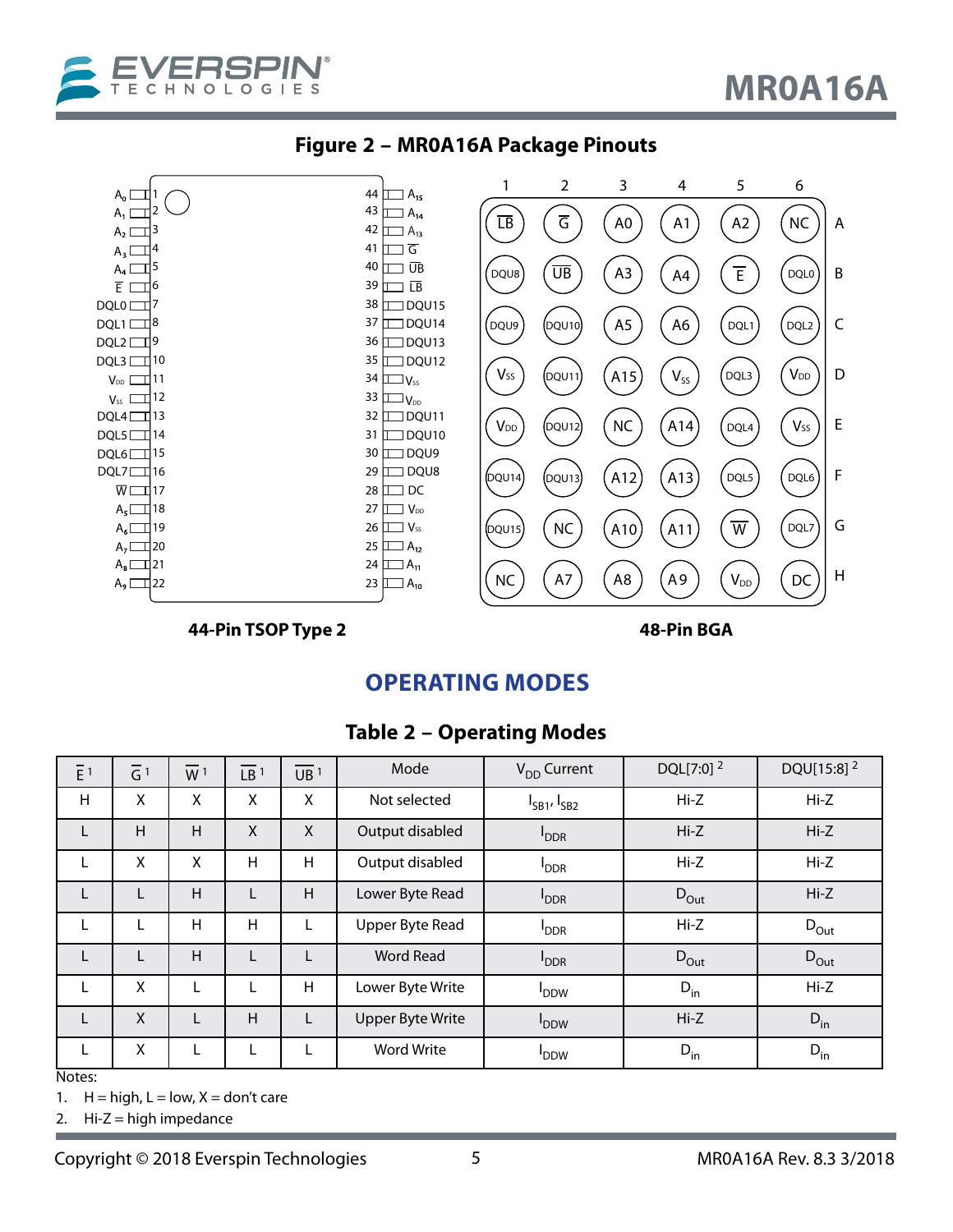## **ABSOLUTE MAXIMUM RATINGS**

<span id="page-5-0"></span>This device contains circuitry to protect the inputs against damage caused by high static voltages or electric fields; however, normal precautions should be taken to avoid application of any voltage greater than maximum rated voltages to these highimpedance (Hi-Z) circuits.

The device also contains protection against external magnetic fields. Precautions should be taken to avoid application of any magnetic field more intense than the maximum field intensity specified in the maximum ratings.

Permanent device damage may occur if absolute maximum ratings are exceeded. Functional operation should be restricted to recommended operating conditions. Exposure to excessive voltages or magnetic fields could affect device reliability.<sup>1</sup>

| <b>Symbol</b>                | <b>Parameter</b>                                 | <b>Temp Range</b> | <b>Package</b>    | <b>Value</b>           | Unit            |  |
|------------------------------|--------------------------------------------------|-------------------|-------------------|------------------------|-----------------|--|
| $V_{DD}$                     | Supply voltage <sup>2</sup>                      |                   |                   | $-0.5$ to $4.0$        | $\vee$          |  |
| $V_{IN}$                     | Voltage on any pin <sup>2</sup>                  |                   |                   | -0.5 to $V_{DD}$ + 0.5 | $\vee$          |  |
| $I_{\text{OUT}}$             | Output current per pin                           |                   |                   | ±20                    | mA              |  |
| $P_D$                        | Package power dissipation 3                      |                   | Note 3            | 0.600                  | W               |  |
|                              |                                                  | Commercial        | $\frac{1}{2}$     | $-10$ to $85$          |                 |  |
|                              | Temperature under bias                           | Industrial        |                   | -45 to 95              | $^{\circ}C$     |  |
| T <sub>BIAS</sub>            |                                                  | Extended          |                   | -45 to 110             |                 |  |
|                              |                                                  | AEC Q-100 Grade 1 |                   | -45 to 130             |                 |  |
| $T_{\text{stg}}$             | <b>Storage Temperature</b>                       |                   |                   | -55 to 150             | $^{\circ}$ C    |  |
| $\mathsf{T}_{\mathsf{lead}}$ | Lead temperature during solder (3<br>minute max) |                   |                   | 260                    | $\rm ^{\circ}C$ |  |
|                              | Maximum magnetic field during<br>write           | Commercial        | TSOP2, BGA        | 2,000                  |                 |  |
|                              |                                                  | Industrial, Ex-   | <b>BGA</b>        | 2,000                  | A/m             |  |
| $H_{\text{max\_write}}$      |                                                  | tended            | TSOP2             | 10,000                 |                 |  |
|                              |                                                  | AEC-Q100 Grade 1  | TSOP <sub>2</sub> | 2,000                  |                 |  |
|                              |                                                  | Commercial        | TSOP2, BGA        | 8,000                  |                 |  |
| $H_{\text{max\_read}}$       | Maximum magnetic field during                    | Industrial, Ex-   | <b>BGA</b>        | 8,000                  | A/m             |  |
|                              | read or standby                                  | tended            | TSOP <sub>2</sub> | 10,000                 |                 |  |
|                              |                                                  | AEC-Q100 Grade 1  | TSOP <sub>2</sub> | 8,000                  |                 |  |

### **Table 3 – Absolute Maximum Ratings**

Notes appear on the next page.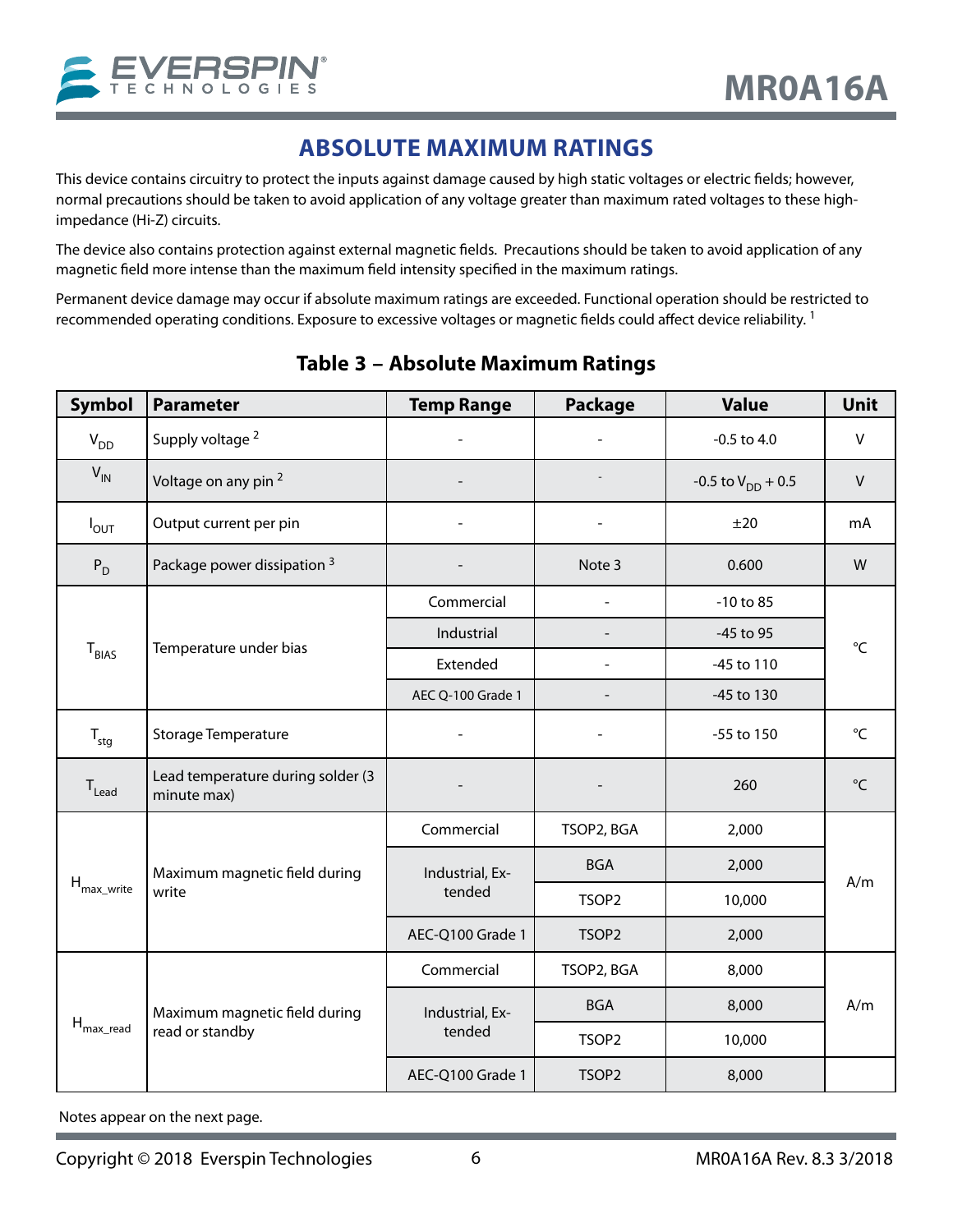<span id="page-6-0"></span>

Notes: for MR0A16A Absolute Maximum Ratings:

- 1. Permanent device damage may occur if absolute maximum ratings are exceeded. Functional operation should be restricted to recommended operating conditions. Exposure to excessive voltages or magnetic fields could affect device reliability.
- 2. All voltages are referenced to  $V_{\varsigma\varsigma}$ .
- 3. Power dissipation capability depends on package characteristics and use environment.

## **OPERATING CONDITIONS**

### **Table 4 – Operating Conditions**

| <b>Symbol</b>   | <b>Parameter</b>                  | <b>Temp Range</b>              | Min       | <b>Typical</b> | <b>Max</b>                  | <b>Unit</b>     |
|-----------------|-----------------------------------|--------------------------------|-----------|----------------|-----------------------------|-----------------|
| $V_{DD}$        | Power supply voltage <sup>1</sup> | All                            | 3.0       | 3.3            | 3.6                         | V               |
| $V_{WI}$        | Write inhibit voltage             | All                            | 2.5       | 2.7            | 3.0 <sup>1</sup>            | $\vee$          |
| $V_{\text{IH}}$ | Input high voltage                | All                            | 2.2       |                | $V_{DD}$ + 0.3 <sup>2</sup> | $\vee$          |
| $V_{IL}$        | Input low voltage                 | All                            | $-0.53$   |                | 0.8                         | $\vee$          |
| $T_A$           |                                   | Commercial                     | $\pmb{0}$ |                | 70                          |                 |
|                 | Ambient Temperature under bias    | Industrial                     | $-40$     |                | 85                          | $\rm ^{\circ}C$ |
|                 |                                   | Extended                       | $-40$     |                | 105                         |                 |
|                 |                                   | AEC Q-100 Grade 1 <sup>4</sup> | $-40$     |                | 125                         |                 |

- 1. There is a 2 ms startup time once V<sub>DD</sub> exceeds V<sub>DD</sub>,(min). See **Power Up and Power Down Sequencing** below.
- 2.  $V_{\text{IH}}(max) = V_{\text{DD}} + 0.3 V_{\text{DC}}$ ;  $V_{\text{IH}}(max) = V_{\text{DD}} + 2.0 V_{\text{AC}}$  (pulse width  $\leq 10$  ns) for  $I \leq 20.0$  mA.
- 3. V<sub>II</sub> (min) = -0.5 V<sub>DC</sub> ; V<sub>II</sub> (min) = -2.0 V<sub>AC</sub> (pulse width ≤ 10 ns) for I ≤ 20.0 mA.
- 4. AEC-Q100 Grade 1 temperature profile assumes 10% duty cycle at maximum temperature (2 years out of 20 years life.)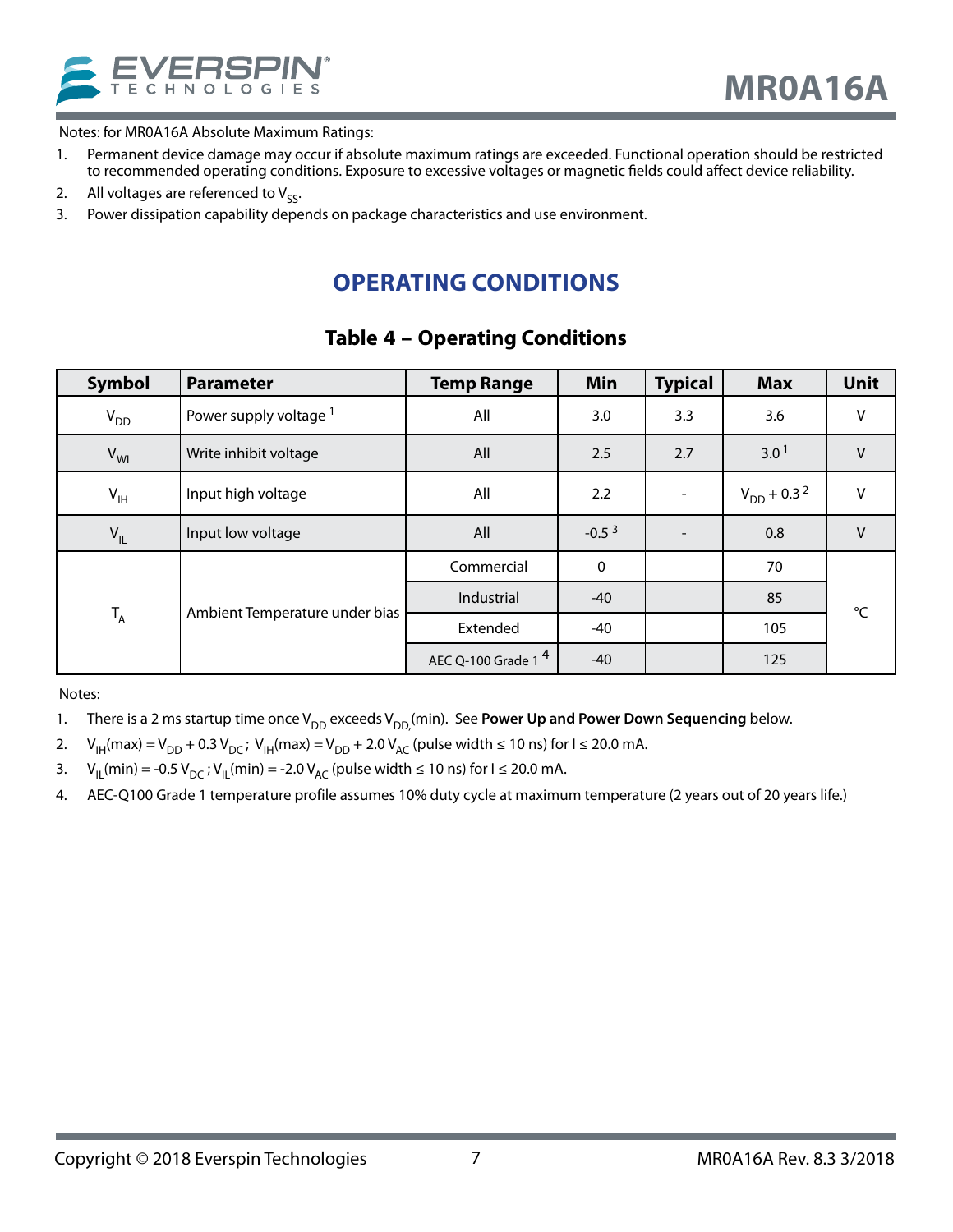### <span id="page-7-0"></span>**Power Up and Power Down Sequencing**

The MRAM is protected from write operations whenever  $V_{DD}$  is less than  $V_{WI}$ . As soon as  $V_{DD}$  exceeds  $V_{DD(min)}$ , there is a startup time of 2 ms before read or write operations can start. This time allows memory power supplies to stabilize.

The  $\bar{E}$  and  $\bar{W}$  control signals should track V<sub>DD</sub> on power up to V<sub>DD</sub>- 0.2 V or V<sub>IH</sub> (whichever is lower) and remain high for the startup time. In most systems, this means that these signals should be pulled up with a resistor so that signal remains high if the driving signal is Hi-Z during power up. Any logic that drives E and  $\overline{W}$  should hold the signals high with a power-on reset signal for longer than the startup time.

During power loss or brownout where  $V_{DD}$  goes below  $V_{W1}$ , writes are protected and a startup time must be observed when power returns above  $V_{DD(min)}$ .



### **Figure 3 – Power Up and Power Down Timing**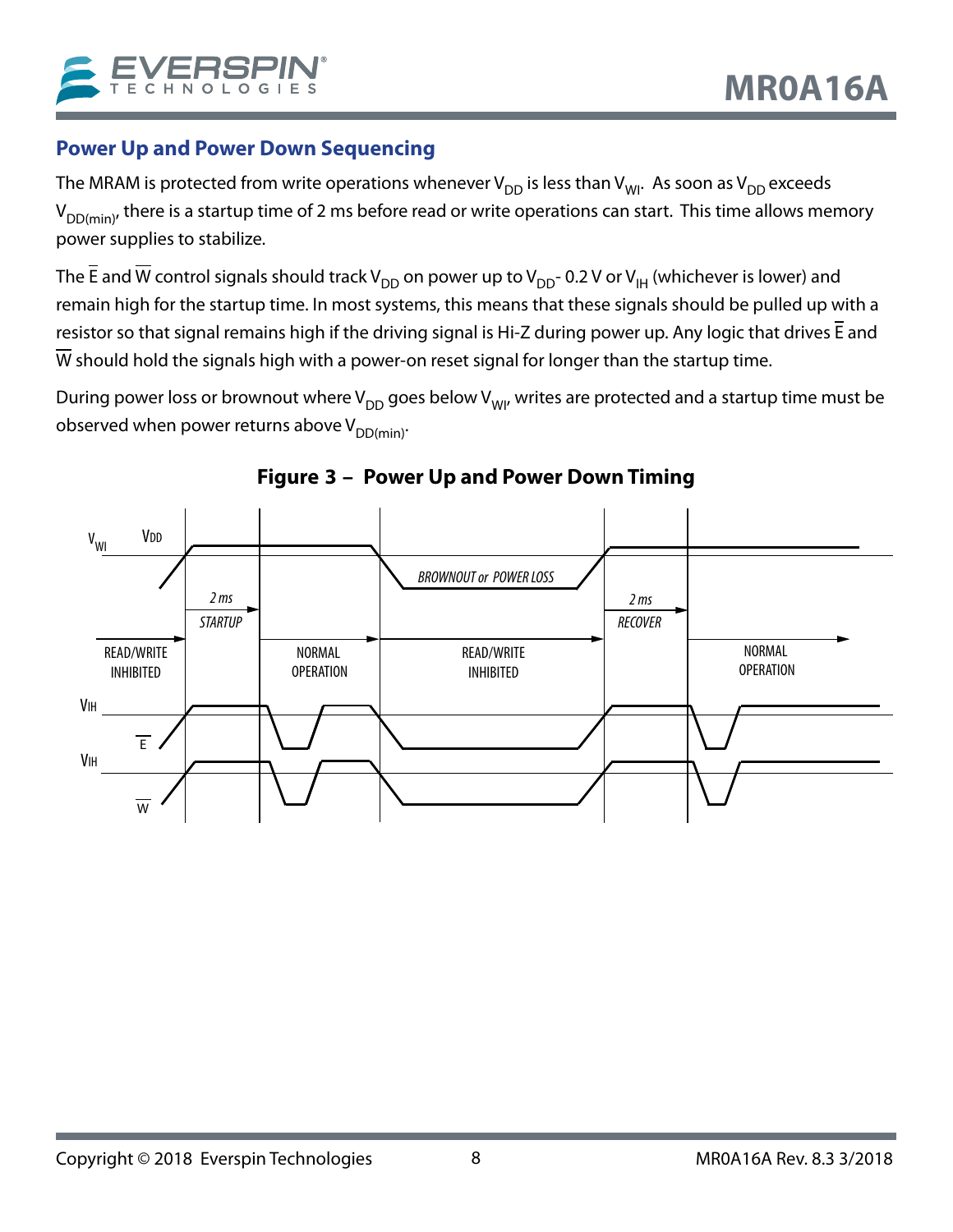<span id="page-8-0"></span>

## **DC CHARACTERISTICS**

### **Table 5 – DC Characteristics**

| <b>Symbol</b>       | <b>Parameter</b>       | <b>Condition</b>        | Min                      | <b>Max</b>                     | <b>Unit</b> |  |
|---------------------|------------------------|-------------------------|--------------------------|--------------------------------|-------------|--|
| $I_{\text{lkg(l)}}$ | Input leakage current  | All                     | $\overline{\phantom{a}}$ | ±1                             | μA          |  |
| I <sub>Ikg(O)</sub> | Output leakage current | All                     | $\qquad \qquad$          | ±1                             | $\mu A$     |  |
| $V_{OL}$            |                        | $I_{OL}$ = +4 mA        | $\overline{\phantom{a}}$ | 0.4                            | $\vee$      |  |
|                     | Output low voltage     | $I_{OL}$ = +100 $\mu$ A |                          | $V_{\varsigma\varsigma}$ + 0.2 |             |  |
| $V_{OH}$            |                        | $I_{OH} = -4 mA$        | 2.4                      |                                | $\vee$      |  |
|                     | Output high voltage    | $I_{OH} = -100 \mu A$   | $V_{DD} - 0.2$           |                                |             |  |

### **Table 6 – Power Supply Characteristics**

| <b>Symbol</b>           | <b>Parameter</b>                                       | <b>Condition</b>                                                                                                         | <b>Temp Range</b>   | <b>Typical</b> | <b>Max</b> | Unit |
|-------------------------|--------------------------------------------------------|--------------------------------------------------------------------------------------------------------------------------|---------------------|----------------|------------|------|
| <b>I</b> <sub>DDR</sub> | AC active supply current<br>- read modes <sup>1</sup>  | $I_{\text{OUT}}$ = 0 mA, $V_{\text{DD}}$ = max                                                                           | All                 | 55             | 80         | mA   |
|                         |                                                        |                                                                                                                          | Commercial          | 105            | 155        |      |
| <b>I</b> <sub>DDW</sub> | AC active supply current<br>- write modes <sup>1</sup> | $V_{DD}$ = max                                                                                                           | Industrial          | 105            | 165        | mA   |
|                         |                                                        |                                                                                                                          | Extended            | 105            | 165        |      |
|                         |                                                        |                                                                                                                          | AEC-Q100<br>Grade 1 | 105            | 165        |      |
| $I_{SB1}$               | AC standby current                                     | $V_{DD}$ = max, E = $V_{IH}$<br>No other restrictions on other<br>inputs                                                 | All                 | 18             | 28         | mA   |
| $I_{SB2}$               | CMOS standby current                                   | $E \ge V_{DD}$ - 0.2 V and $V_{In} \le V_{SS}$ +<br>0.2 V or $\geq$ V <sub>DD</sub> - 0.2 V<br>$V_{DD}$ = max, f = 0 MHz |                     | 9              | 12         | mA   |

Notes:

1. All active current measurements are measured with one address transition per cycle and at minimum cycle time.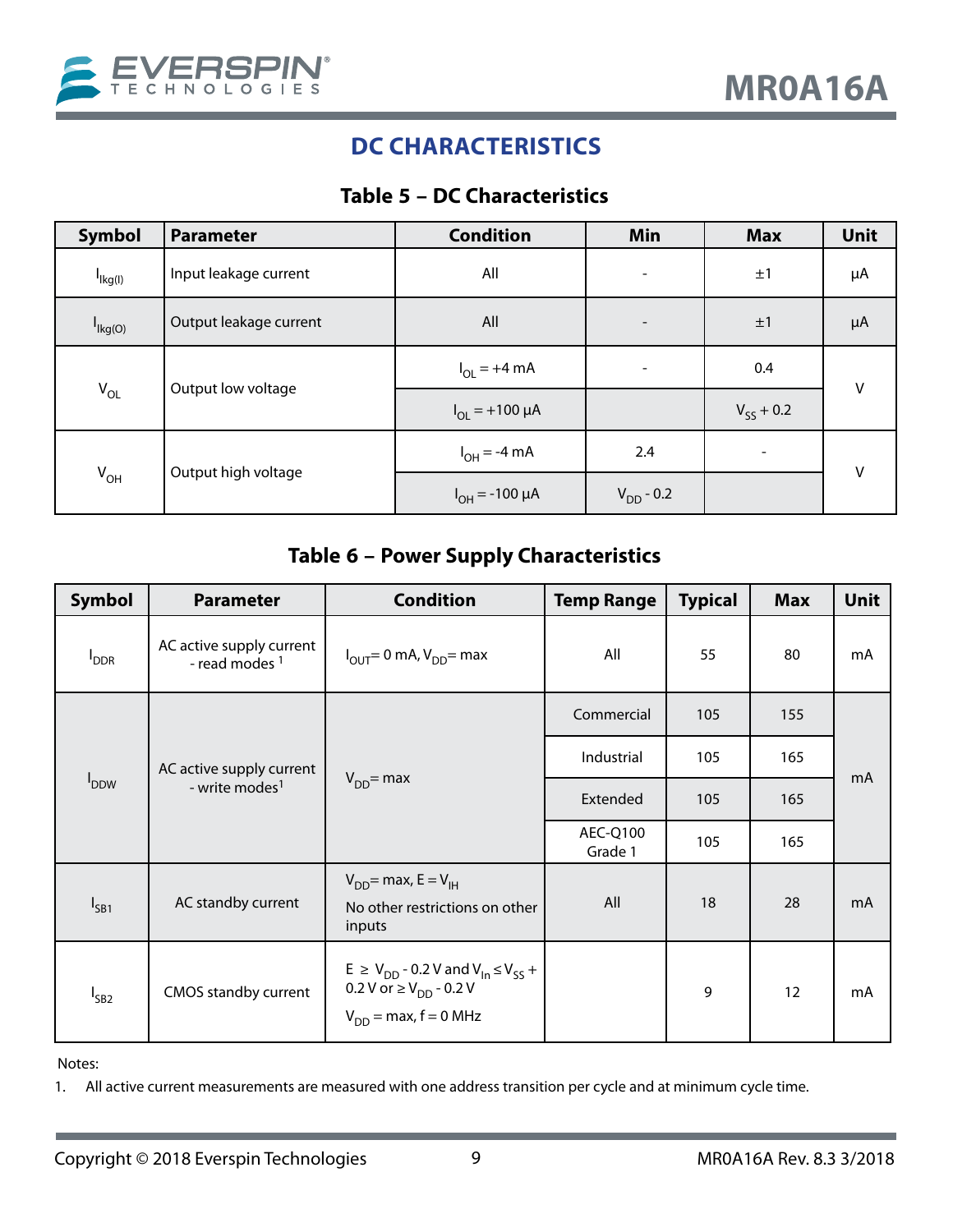<span id="page-9-0"></span>

### **TIMING SPECIFICATIONS**

#### **Table 7 – Capacitance**

|              | Symbol   Parameter <sup>1</sup> | <b>Typical</b>           | <b>Max</b> | <b>Unit</b> |
|--------------|---------------------------------|--------------------------|------------|-------------|
| ֊լո          | Address input capacitance       | $\overline{\phantom{0}}$ |            | рF          |
| ֊լո          | Control input capacitance       | $\overline{\phantom{0}}$ | b          | рF          |
| $\sim$ $1/0$ | Input/Output capacitance        | ۰                        |            | рF          |

Notes:

1.  $f = 1.0$  MHz, dV = 3.0 V, T<sub>A</sub> = 25 °C, periodically sampled rather than 100% tested.

#### **Table 8 – AC Measurement Conditions**

| <b>Parameter</b>                                  | <b>Value</b> | <b>Unit</b>  |
|---------------------------------------------------|--------------|--------------|
| Logic input timing measurement reference level    | 1.5          |              |
| Logic output timing measurement reference level   | 1.5          |              |
| Logic input pulse levels                          | $0$ or $3.0$ |              |
| Input rise/fall time                              |              | ns           |
| Output load for low and high impedance parameters | See Figure 4 |              |
| Output load for all other timing parameters       |              | See Figure 5 |

### <span id="page-9-1"></span>**Figure 4 – Output Load Test Low and High**



### **Figure 5 – Output Load Test All Others**

<span id="page-9-2"></span>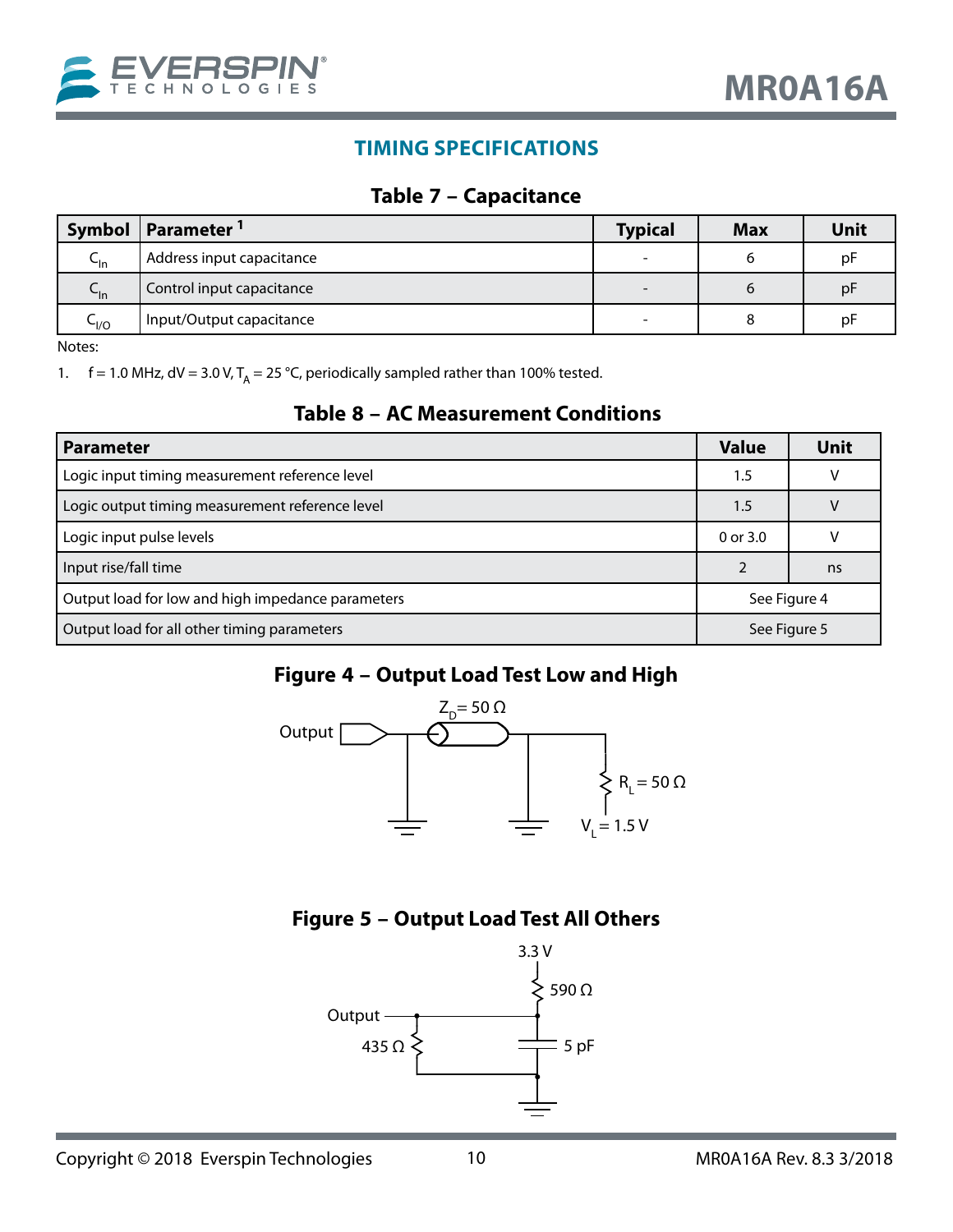<span id="page-10-0"></span>

**Table 9 – Read Cycle Timing**

| <b>Symbol</b>     | Parameter <sup>1</sup>                         | Min                      | <b>Max</b>     | Unit |
|-------------------|------------------------------------------------|--------------------------|----------------|------|
| t <sub>AVAV</sub> | Read cycle time                                | 35                       |                | ns   |
| tAVQV             | Address access time                            |                          | 35             | ns   |
| <sup>t</sup> ELQV | Enable access time <sup>2</sup>                | $\overline{\phantom{a}}$ | 35             | ns   |
| tGLQV             | Output enable access time                      |                          | 15             | ns   |
| <sup>t</sup> BLQV | Byte enable access time                        |                          | 15             | ns   |
| <sup>t</sup> AXQX | Output hold from address change                | 3                        |                | ns   |
| <sup>t</sup> ELQX | Enable low to output active 3                  | 3                        | $\overline{a}$ | ns   |
| <sup>t</sup> GLQX | Output enable low to output active 3           | $\mathbf 0$              |                | ns   |
| <sup>t</sup> BLQX | Byte enable low to output active 3             | 0                        |                | ns   |
| t <sub>EHQZ</sub> | Enable high to output Hi-Z <sup>3</sup>        | $\mathbf 0$              | 15             | ns   |
| <sup>t</sup> GHQZ | Output enable high to output Hi-Z <sup>3</sup> | 0                        | 10             | ns   |
| <sup>t</sup> BHQZ | Byte high to output Hi-Z <sup>3</sup>          | $\mathbf 0$              | 10             | ns   |

- 1. W is high for read cycle. Power supplies must be properly grounded and decoupled, and bus contention conditions must be minimized or eliminated during read or write cycles.
- 2. Addresses valid before or at the same time E goes low.
- 3. This parameter is sampled and not 100% tested. Transition is measured ±200 mV from the steady-state voltage.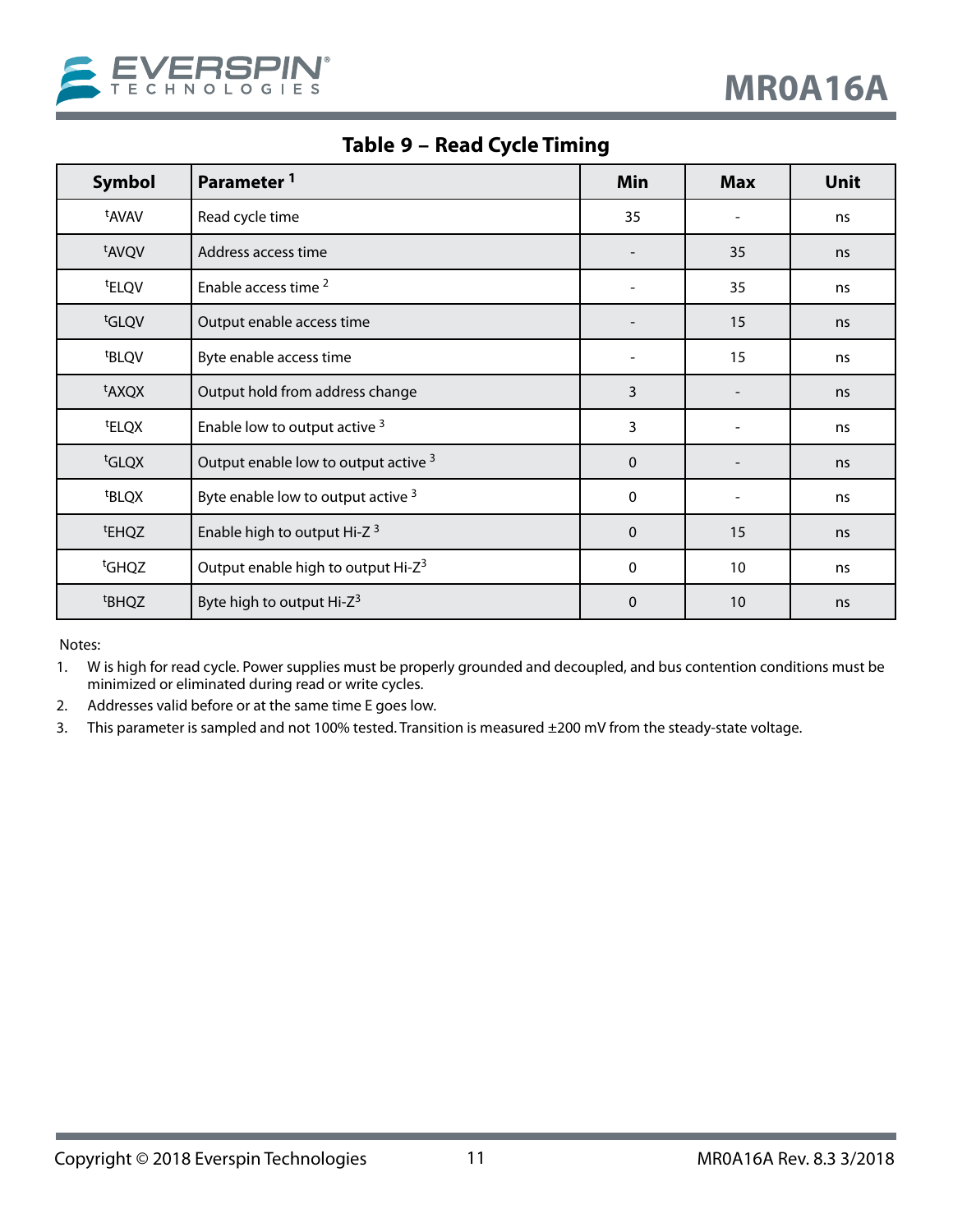<span id="page-11-0"></span>

## **Figure 6 – Read Cycle 1**



Note: Device is continuously selected ( $\overline{\mathsf{E}} \leq \mathsf{V}_{\mathsf{IL}}, \overline{\mathsf{G}} \leq \mathsf{V}_{\mathsf{IL}}$ ).



**Figure 7 – Read Cycle 2**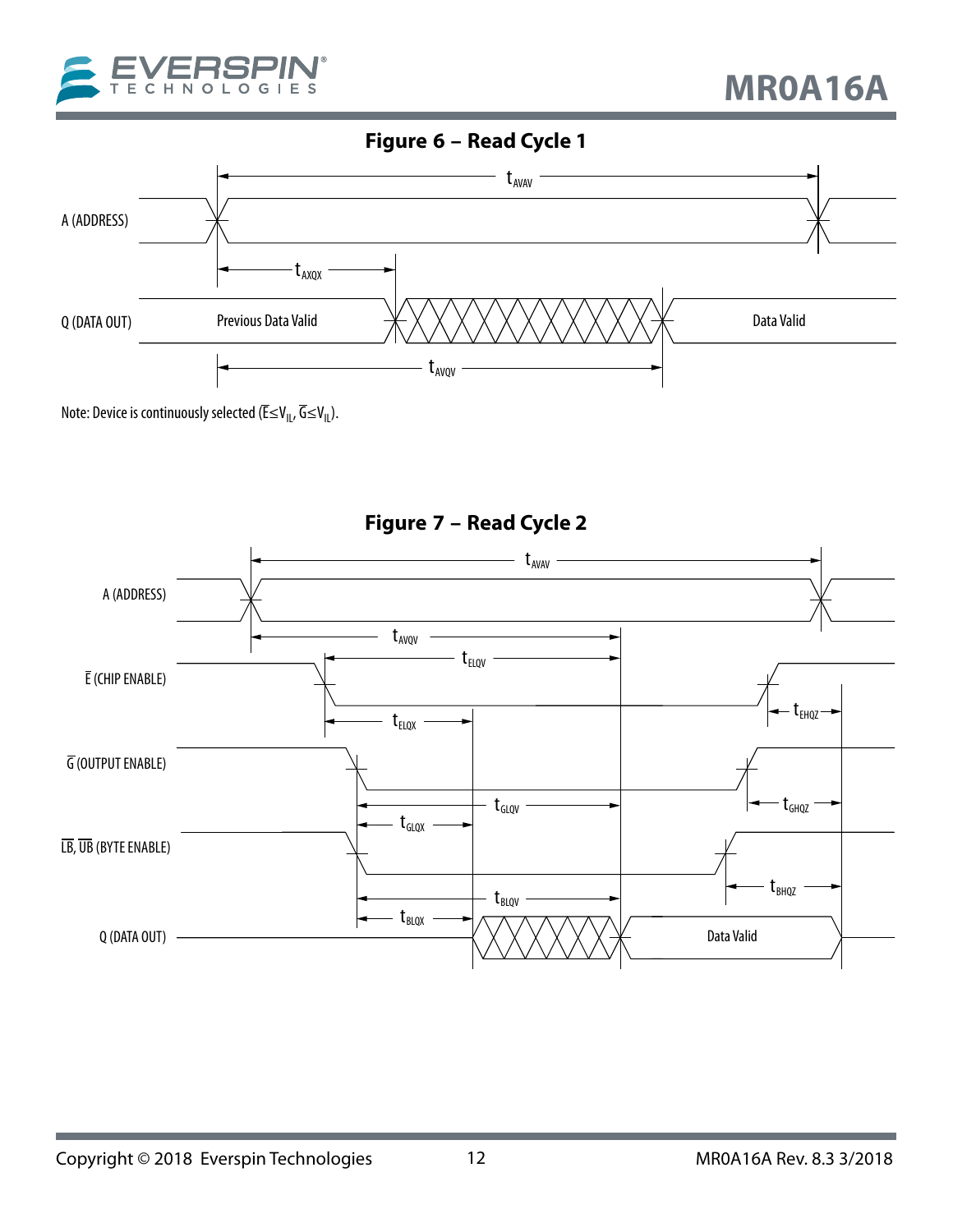<span id="page-12-0"></span>

**Table 10 – Write Cycle Timing 1 (W Controlled)** 

| Symbol                                 | Parameter <sup>1</sup>                 | Min         | <b>Max</b>     | Unit |
|----------------------------------------|----------------------------------------|-------------|----------------|------|
| t <sub>AVAV</sub>                      | Write cycle time <sup>2</sup>          | 35          | $\overline{a}$ | ns   |
| t <sub>AVWL</sub>                      | Address set-up time                    | $\mathbf 0$ |                | ns   |
| <sup>t</sup> AVWH                      | Address valid to end of write (G high) | 18          |                | ns   |
| <sup>t</sup> AVWH                      | Address valid to end of write (G low)  | 20          |                | ns   |
| t <sub>WLWH</sub><br>t <sub>WLEH</sub> | Write pulse width (G high)             | 15          |                | ns   |
| t <sub>WLWH</sub><br><sup>t</sup> WLEH | Write pulse width (G low)              | 15          |                | ns   |
| <sup>t</sup> DVWH                      | Data valid to end of write             | 10          |                | ns   |
| t <sub>WHDX</sub>                      | Data hold time                         | $\pmb{0}$   |                | ns   |
| t <sub>WLQZ</sub>                      | Write low to data Hi-Z <sup>3</sup>    | $\pmb{0}$   | 12             | ns   |
| <sup>t</sup> WHQX                      | Write high to output active 3          | 3           |                | ns   |
| <sup>t</sup> WHAX                      | Write recovery time                    | 12          |                | ns   |

- 1. All write occurs during the overlap of  $\bar{E}$  low and  $\bar{W}$  low. Power supplies must be properly grounded and decoupled and bus contention conditions must be minimized or eliminated during read and write cycles. If  $\overline{G}$  goes low at the same time or after  $\overline{W}$  goes low, the output will remain in a high impedance state. After  $\overline{W}$  or  $\overline{E}$  has been brought high, the signal must remain in steady-state high for a minimum of 2 ns. The minimum time between  $\bar{E}$  being asserted low in one cycle to  $\bar{E}$  being asserted low in a subsequent cycle is the same as the minimum cycle time allowed for the device.
- 2. All write cycle timings are referenced from the last valid address to the first transition address.
- 3. This parameter is sampled and not 100% tested. Transition is measured ±200 mV from the steady-state voltage. At any given voltage or temperate,  $t_{WLQZ}(max) < t_{WHQX}(min)$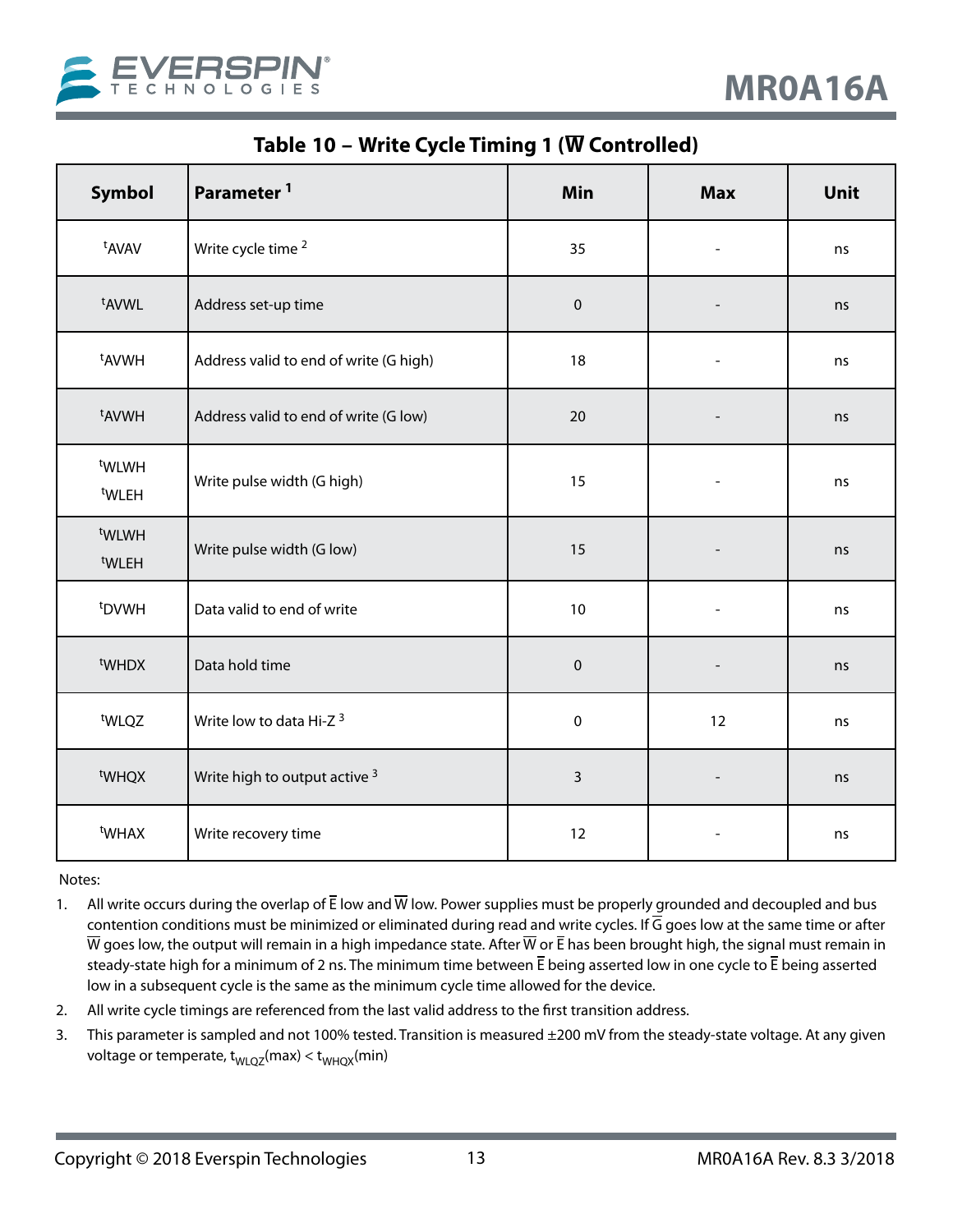<span id="page-13-0"></span>



**Figure 8 – Write Cycle Timing 1 (W Controlled)**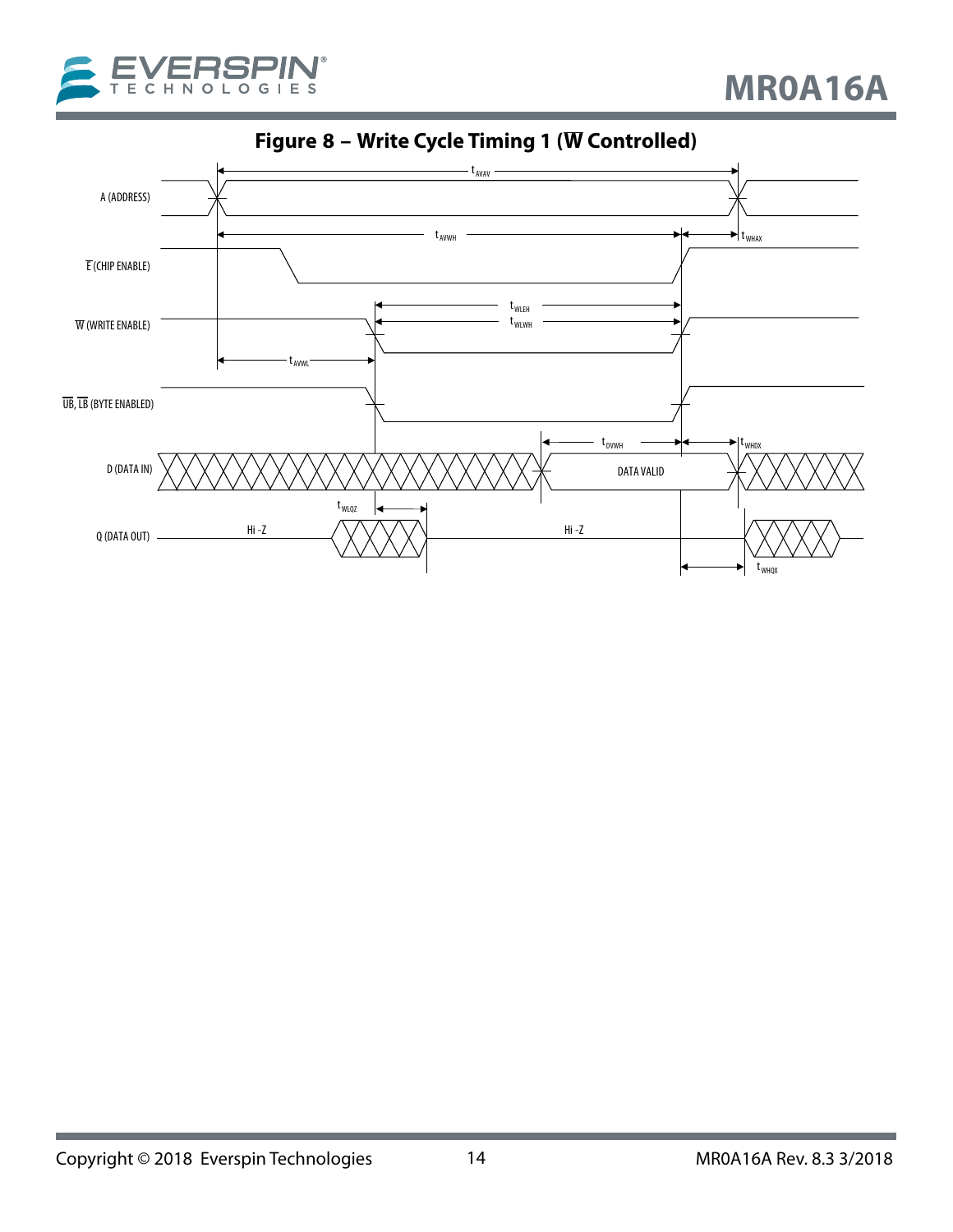<span id="page-14-0"></span>

| <b>Symbol</b>     | Parameter <sup>1</sup>                 | Min          | <b>Max</b> | <b>Unit</b> |
|-------------------|----------------------------------------|--------------|------------|-------------|
| t <sub>AVAV</sub> | Write cycle time <sup>2</sup>          | 35           |            | ns          |
| <sup>t</sup> AVEL | Address set-up time                    | $\mathbf{0}$ |            | ns          |
| <sup>t</sup> AVEH | Address valid to end of write (G high) | 18           |            | ns          |
| <sup>t</sup> AVEH | Address valid to end of write (G low)  | 20           |            | ns          |
| <sup>t</sup> ELEH | Enable to end of write (G high)        | 15           |            | ns          |
| <sup>t</sup> ELWH |                                        |              |            |             |
| <sup>t</sup> ELEH | Enable to end of write (G low) $3$     | 15           |            | ns          |
| <sup>t</sup> ELWH |                                        |              |            |             |
| <sup>t</sup> DVEH | Data valid to end of write             | 10           |            | ns          |
| <sup>t</sup> EHDX | Data hold time                         | $\mathbf 0$  |            | ns          |
| <sup>t</sup> EHAX | Write recovery time                    | 12           |            | ns          |

### **Table 11 – Write Cycle Timing 2 (E Controlled)**

Notes:

- 1. All write occurs during the overlap of  $\bar{E}$  low and  $\bar{W}$  low. Power supplies must be properly grounded and decoupled and bus contention conditions must be minimized or eliminated during read and write cycles. If  $\overline{G}$  goes low at the same time or after W goes low, the output will remain in a high impedance state. After  $\overline{W}$  or  $\overline{E}$  has been brought high, the signal must remain in steady-state high for a minimum of 2 ns. The minimum time between  $\bar{E}$  being asserted low in one cycle to  $\bar{E}$  being asserted low in a subsequent cycle is the same as the minimum cycle time allowed for the device.
- 2. All write cycle timings are referenced from the last valid address to the first transition address.
- 3. If  $\bar{E}$  goes low at the same time or after  $\bar{W}$  goes low, the output will remain in a high-impedance state. If  $\bar{E}$  goes high at the same time or before  $\overline{W}$  goes high, the output will remain in a high-impedance state.



### **Figure 9 – Write Cycle Timing 2 (E Controlled)**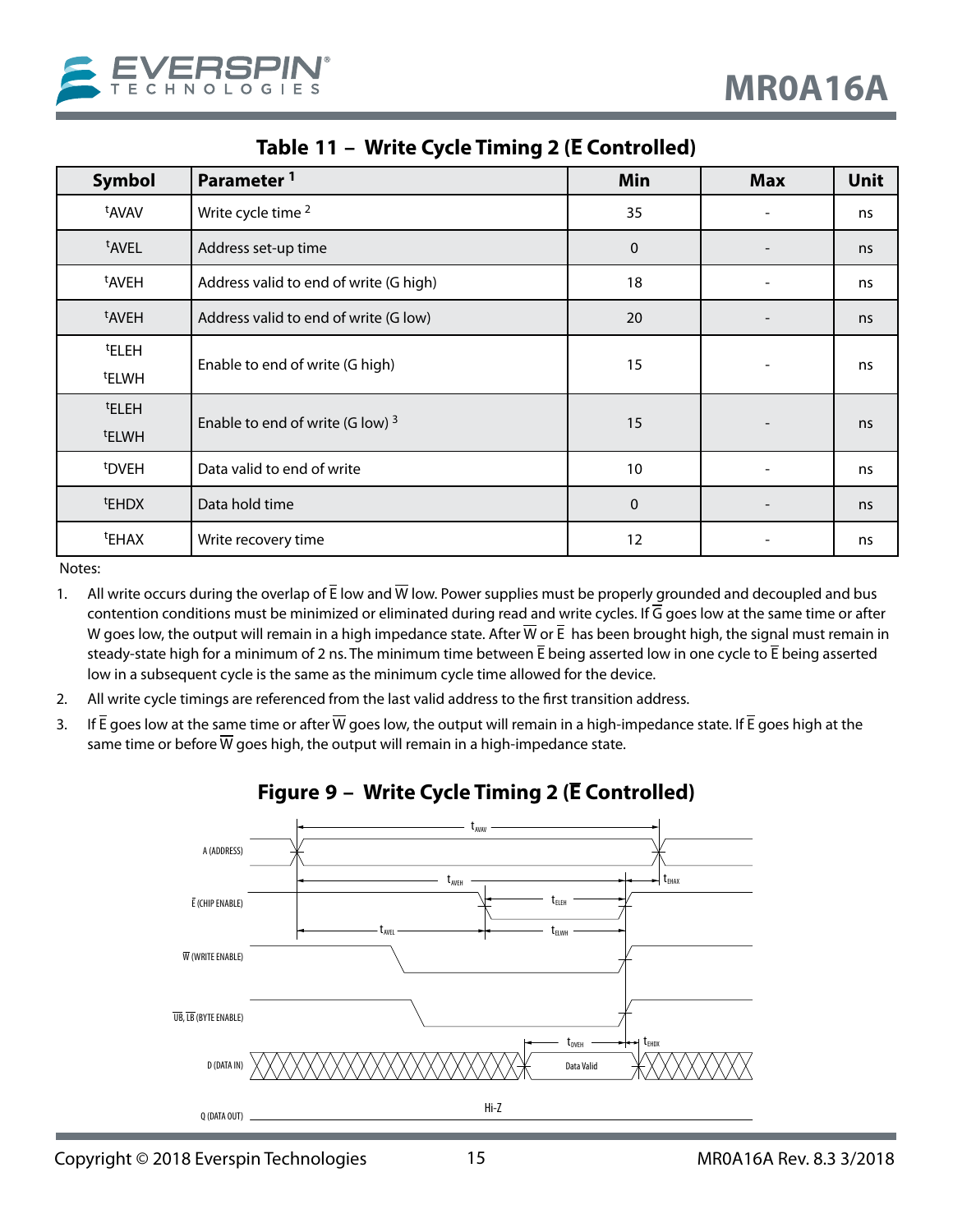<span id="page-15-0"></span>

| <b>Symbol</b>                          | Parameter <sup>1</sup>                 | Min         | <b>Max</b>               | <b>Unit</b> |
|----------------------------------------|----------------------------------------|-------------|--------------------------|-------------|
| t <sub>AVAV</sub>                      | Write cycle time <sup>2</sup>          | 35          |                          | ns          |
| <sup>t</sup> AVBL                      | Address set-up time                    | $\mathbf 0$ |                          | ns          |
| <sup>t</sup> AVBH                      | Address valid to end of write (G high) | 18          |                          | ns          |
|                                        | Address valid to end of write (G low)  |             | $\overline{\phantom{a}}$ | ns          |
| <sup>t</sup> BLEH<br><sup>t</sup> BLWH | Write pulse width (G high)             | 15          | $\qquad \qquad -$        | ns          |
| <sup>t</sup> BLEH                      |                                        |             |                          |             |
| <sup>t</sup> BLWH                      | Write pulse width (G low)              | 15          |                          | ns          |
| <sup>t</sup> DVBH                      | Data valid to end of write             | 10          | $\qquad \qquad -$        | ns          |
| <sup>t</sup> BHDX                      | Data hold time                         | $\mathbf 0$ |                          | ns          |
| <sup>t</sup> BHAX                      | Write recovery time                    | 12          |                          | ns          |

**Table 12 – Write Cycle Timing 3 (LB/UB Controlled)**

- 1. All write occurs during the overlap of  $\bar{E}$  low and  $\bar{W}$  low. Power supplies must be properly grounded and decoupled and bus contention conditions must be minimized or eliminated during read and write cycles. If  $\overline{G}$  goes low at the same time or after Wgoes low, the output will remain in a high impedance state. After  $\overline{W}$ ,  $\overline{E}$  or  $\overline{UB}/\overline{LB}$  has been brought high, the signal must remain in steady-state high for a minimum of 2 ns. If both byte control signals are asserted, the two signals must have no more than 2 ns skew between them. The minimum time between  $\bar{E}$  being asserted low in one cycle to  $\bar{E}$  being asserted low in a subsequent cycle is the same as the minimum cycle time allowed for the device.
- 2. All write cycle timings are referenced from the last valid address to the first transition address.



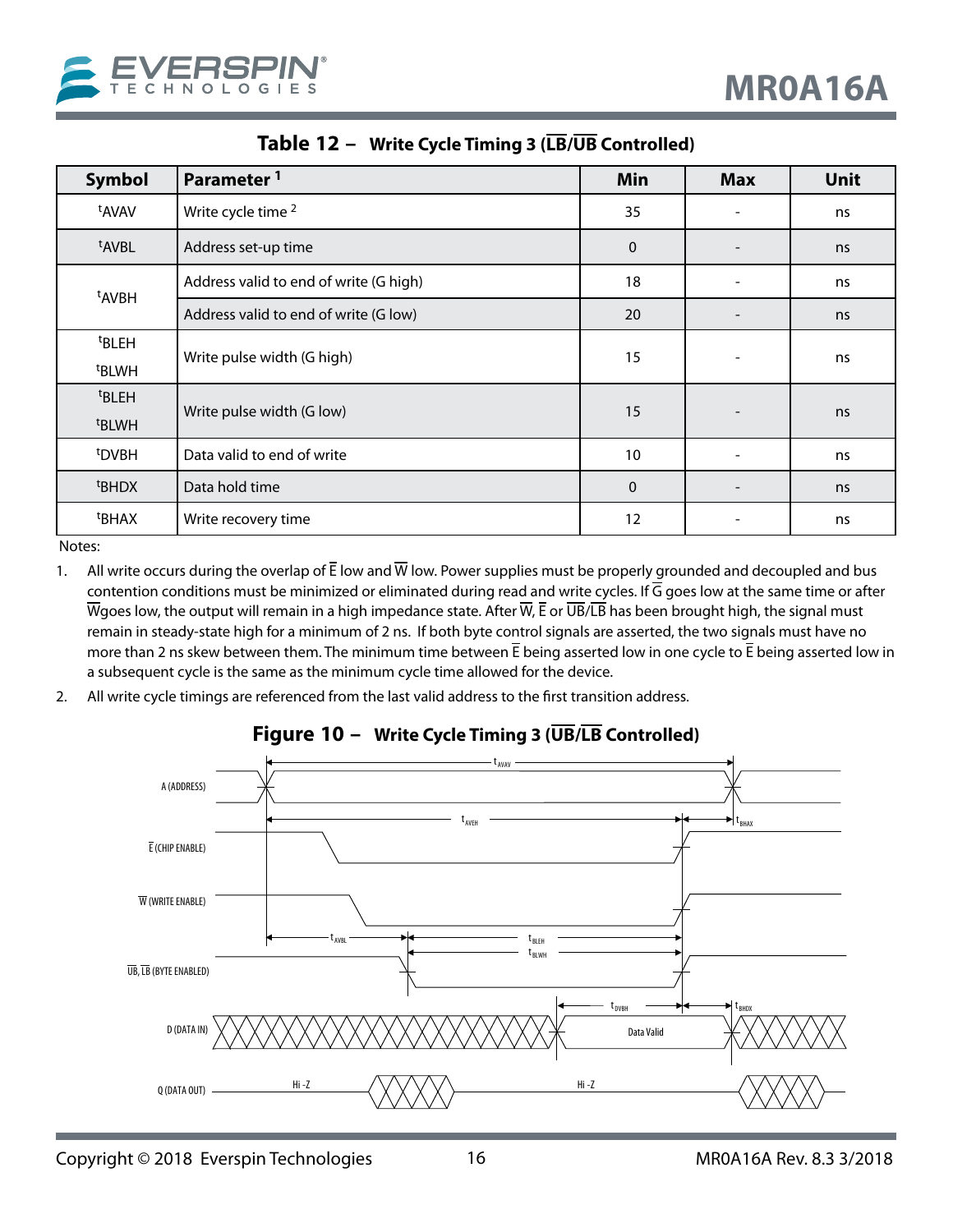<span id="page-16-0"></span>

## **ORDERING INFORMATION**

## **Table 13 – Part Numbering System**

|                                |                                                 |           |    | Memory Density Type |   | I/O Width | Rev. |   | Temp Package | Speed | Packing | Grade |
|--------------------------------|-------------------------------------------------|-----------|----|---------------------|---|-----------|------|---|--------------|-------|---------|-------|
|                                | <b>Example Ordering Part Number</b>             |           | MR | 0                   | Α | 16        | A    | С | MA           | 35    | R       |       |
| MRAM                           |                                                 | MR        |    |                     |   |           |      |   |              |       |         |       |
| 256 Kb                         |                                                 | 256       |    |                     |   |           |      |   |              |       |         |       |
| 1 Mb                           |                                                 | 0         |    |                     |   |           |      |   |              |       |         |       |
| 4 Mb                           |                                                 |           |    |                     |   |           |      |   |              |       |         |       |
| 16 Mb                          |                                                 |           |    |                     |   |           |      |   |              |       |         |       |
| Async 3.3v                     |                                                 | А         |    |                     |   |           |      |   |              |       |         |       |
| Async 3.3v Vdd and 1.8v Vddg   |                                                 | D         |    |                     |   |           |      |   |              |       |         |       |
|                                | Async 3.3v Vdd and 1.8v Vddq with 2.7v min. Vdd | DL.       |    |                     |   |           |      |   |              |       |         |       |
| $8-bit$                        |                                                 | 8         |    |                     |   |           |      |   |              |       |         |       |
| $16-bit$                       |                                                 | 16        |    |                     |   |           |      |   |              |       |         |       |
| Rev A                          |                                                 | A         |    |                     |   |           |      |   |              |       |         |       |
| Rev B                          |                                                 | B         |    |                     |   |           |      |   |              |       |         |       |
| Commercial                     | 0 to 70°C                                       | Blank     |    |                     |   |           |      |   |              |       |         |       |
| Industrial                     | -40 to $85^{\circ}$ C                           | C         |    |                     |   |           |      |   |              |       |         |       |
| Extended                       | -40 to 105°C                                    | ν         |    |                     |   |           |      |   |              |       |         |       |
| AEC Q-100 Grade 1 -40 to 125°C |                                                 | M         |    |                     |   |           |      |   |              |       |         |       |
| 44-TSOP-2                      |                                                 | YS.       |    |                     |   |           |      |   |              |       |         |       |
| 48-FBGA                        |                                                 | MA        |    |                     |   |           |      |   |              |       |         |       |
| $16-50IC$                      |                                                 | SC        |    |                     |   |           |      |   |              |       |         |       |
| 32-SOIC                        |                                                 | SO.       |    |                     |   |           |      |   |              |       |         |       |
| 35 ns                          |                                                 | 35        |    |                     |   |           |      |   |              |       |         |       |
| 45 ns                          |                                                 | 45        |    |                     |   |           |      |   |              |       |         |       |
| <b>Tray</b>                    |                                                 | Blank     |    |                     |   |           |      |   |              |       |         |       |
| Tape and Reel                  |                                                 | ${\sf R}$ |    |                     |   |           |      |   |              |       |         |       |
| <b>Engineering Samples</b>     |                                                 | ES        |    |                     |   |           |      |   |              |       |         |       |
| Customer Samples               |                                                 | Blank     |    |                     |   |           |      |   |              |       |         |       |
| Mass Production                |                                                 | Blank     |    |                     |   |           |      |   |              |       |         |       |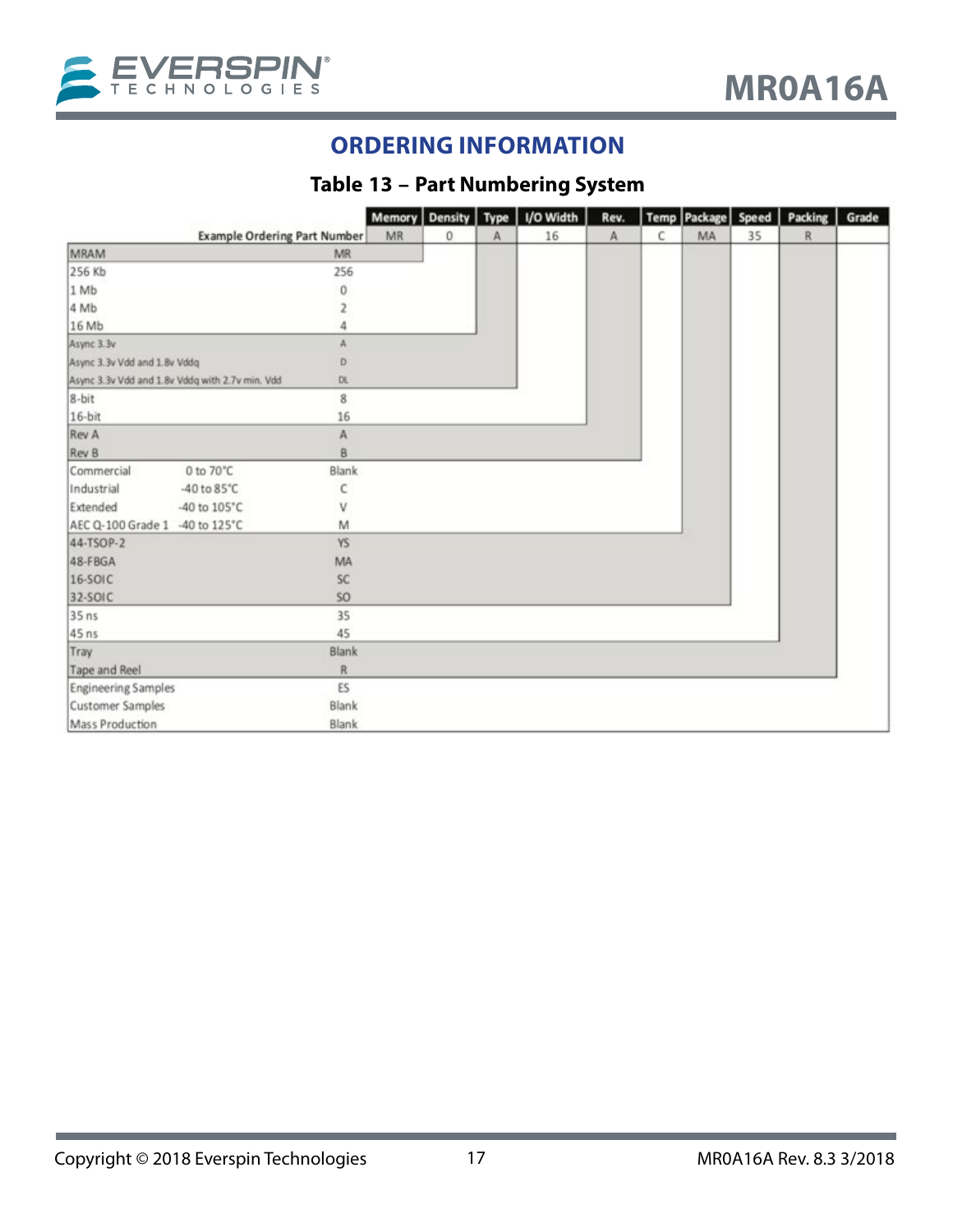<span id="page-17-0"></span>

| <b>Temp Grade</b> | Temp                    | Package  | <b>Shipping</b>      | <b>Ordering Part Number</b> |
|-------------------|-------------------------|----------|----------------------|-----------------------------|
| Commercial        |                         |          | <b>Tray</b>          | MR0A16AYS35                 |
|                   | 0 to $+70$ °C           | 44-TSOP2 | Tape and Reel        | MR0A16AYS35R                |
|                   |                         | 48-BGA   | <b>Tray</b>          | MR0A16AMA35                 |
|                   |                         |          | Tape and Reel        | MR0A16AMA35R                |
| Industrial        | -40 to +85 $^{\circ}$ C |          | <b>Tray</b>          | MR0A16ACYS35                |
|                   |                         | 44-TSOP2 | <b>Tape and Reel</b> | MR0A16ACYS35R               |
|                   |                         | 48-BGA   | <b>Tray</b>          | MR0A16ACMA35                |
|                   |                         |          | Tape and Reel        | MR0A16ACMA35R               |
| Extended          |                         |          | <b>Tray</b>          | MR0A16AVYS35                |
|                   | -40 to +105 °C          | 44-TSOP2 | Tape and Reel        | MR0A16AVYS35R               |
|                   |                         | 48-BGA   | <b>Tray</b>          | MR0A16AVMA35                |
|                   |                         |          | Tape and Reel        | MR0A16AVMA35R               |
| AEC-O100 Grade 1  | -40 to 125 $^{\circ}$ C | 44-TSOP2 | <b>Tray</b>          | MR0A16AMYS35                |
|                   |                         |          | <b>Tape and Reel</b> | MR0A16AMYS35R               |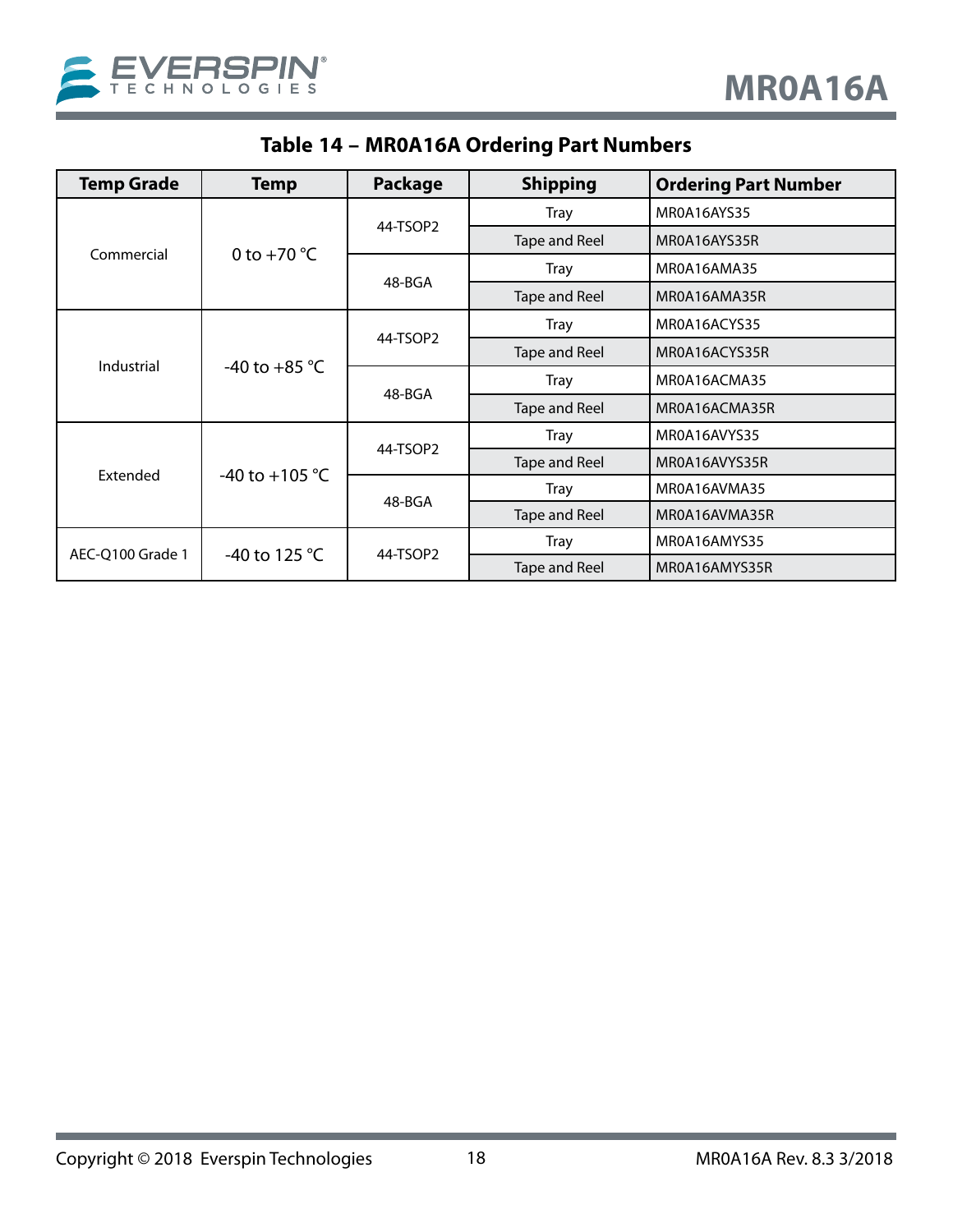<span id="page-18-0"></span>

### **PACKAGE OUTLINE DRAWINGS**



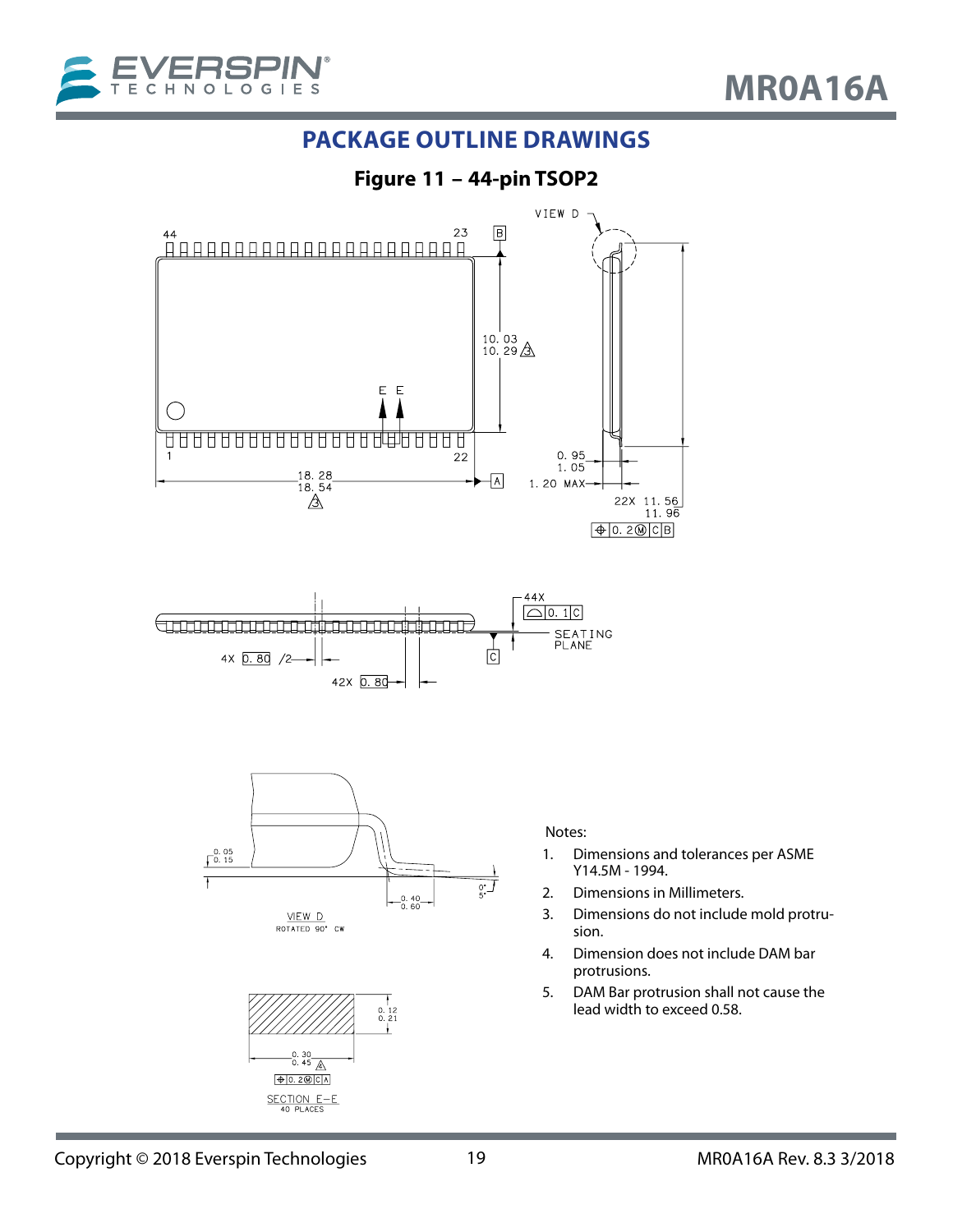<span id="page-19-0"></span>



**Figure 12 – 48-ball BGA Package Outline**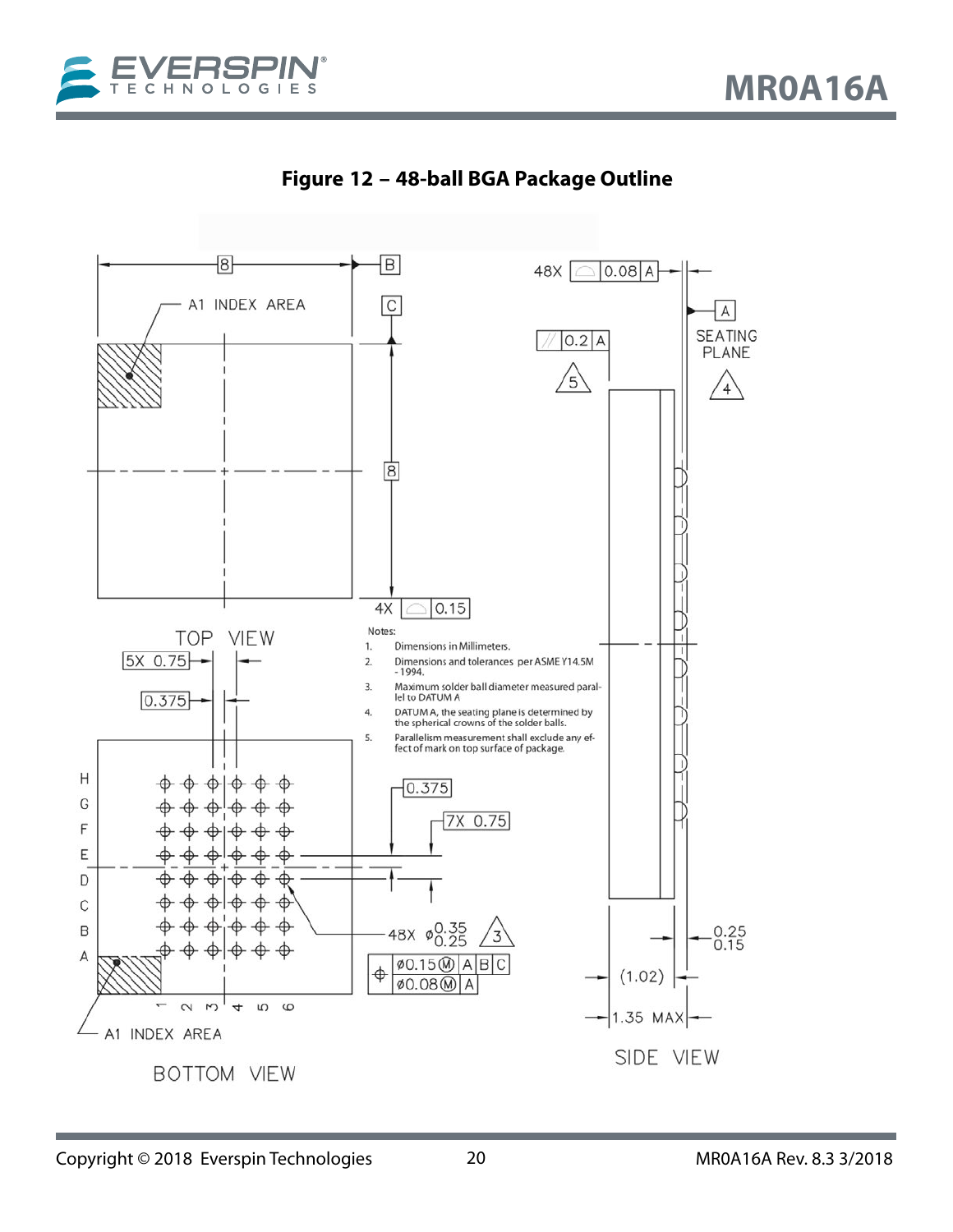<span id="page-20-0"></span>

## **REVISION HISTORY**

| <b>Revision</b> | <b>Date</b>          | <b>Description of Change</b>                                                                                                                                                                   |
|-----------------|----------------------|------------------------------------------------------------------------------------------------------------------------------------------------------------------------------------------------|
| 0               | Jun 18, 2007         | Initial Advanced Information Release                                                                                                                                                           |
| 1               | Sept 21, 2007        | Table 6, Applied Values to TBD's in IDD Specifications                                                                                                                                         |
| $\overline{2}$  | Nov 12, 2007         | Table 2, Changed IDDA to IDDR or IDDW                                                                                                                                                          |
| 3               | Sep 12, 2008         | Reformat Datasheet for EverSpin, Add BGA Packaging Information, Add Tape & Reel Part<br>Numbers, Add Power Sequencing Info, Correct IOH spec of VOH to -100 uA, Correct ac Test<br>Conditions. |
| 4               | Feb 28, 2011         | Add TSOPII Lead Cross-Section, Add Production Note. Converted to new document format.                                                                                                          |
| 5               | Dec 9, 2011          | Figure 2.1 cosmetic update. Figure 5.2 BGA package outline drawing revised for ball size.<br>Updated logo and contact information.                                                             |
| 6               | August 6, 2012       | Revised Table 1 and Figure 1 to be correct for x16 device. Revised magnetic immunity<br>ratings for TSOP2 Industrial Grade. Revised figure 3. Complete document reformat and<br>restructure.   |
| $\overline{7}$  | October 14,<br>2013  | Added AEC-Q100 Grade 1 product option.                                                                                                                                                         |
| 8               | February 19,<br>2015 | Revised package outline for BGA. Ball size to 0.25 / 0.35 mm.                                                                                                                                  |
| 8.1             | May 19, 2015         | Revised contact information on Contact Us page.                                                                                                                                                |
| 8.2             | June 11, 2015        | Correction to Japan Sales Office telephone number.                                                                                                                                             |
| 8.3             | March 23, 2018       | Revised contact information on Contact Us page.                                                                                                                                                |